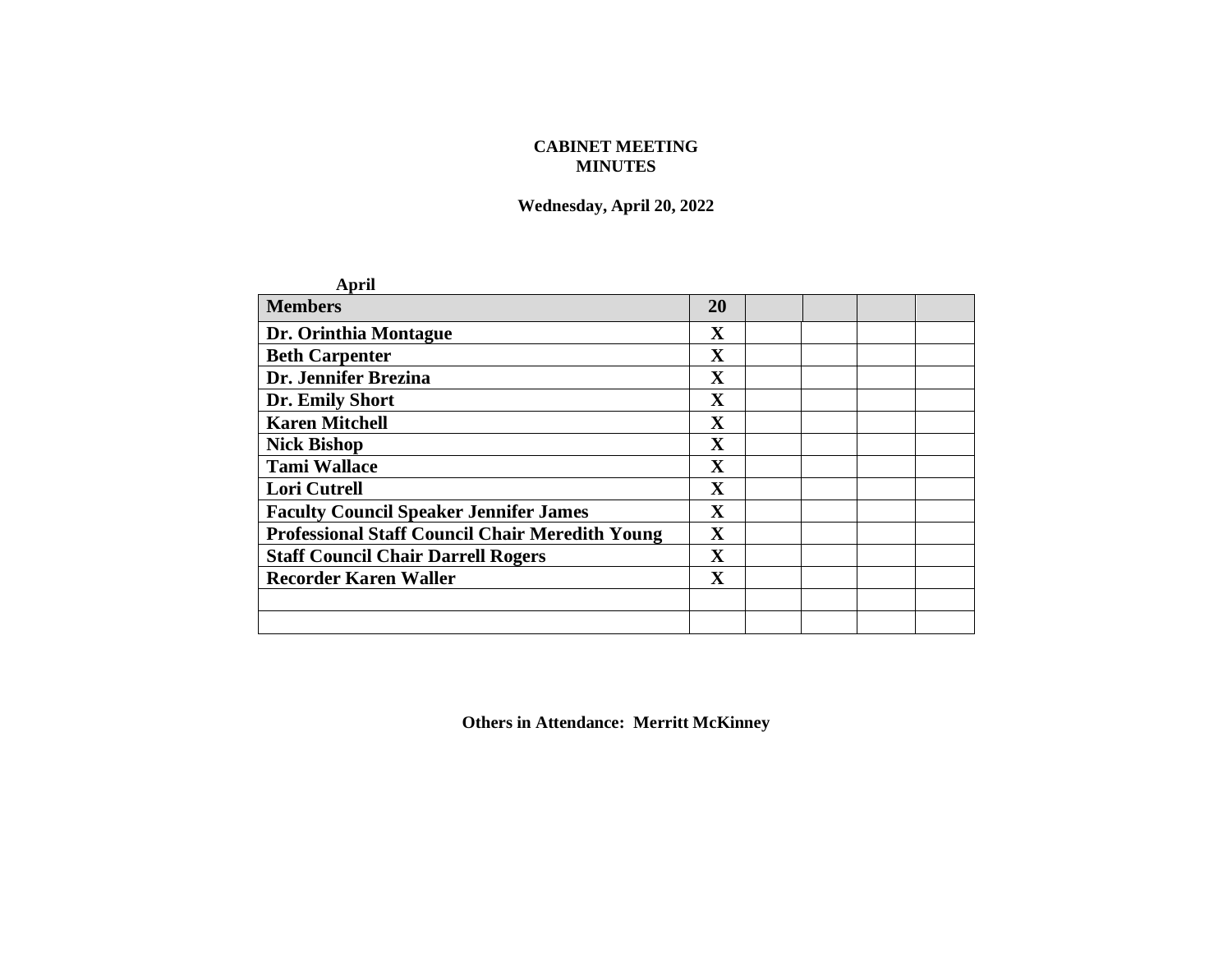| <b>TOPIC</b>                              | DISCUSSION/CONCLUSION/RECOMMENDATION                                                                                           | <b>ACTION/FOLLOW-UP</b>                       |
|-------------------------------------------|--------------------------------------------------------------------------------------------------------------------------------|-----------------------------------------------|
| 2022-23 Proposed                          | <b>Discussion:</b>                                                                                                             | Motion carried to approve                     |
| <b>College Committee</b>                  | McKinney presented recommendations on behalf of the College Steering Committee for<br>$\bullet$                                | the recommendations as                        |
| Membership                                | review/approval                                                                                                                | presented.                                    |
| (Merritt McKinney)                        | Action Item One: Changes to the guidelines<br>$\bullet$                                                                        |                                               |
|                                           | make it possible in certain cases for employees to serve on committees before they                                             | Mitchell will send email out                  |
|                                           | complete a full year of employment                                                                                             | with information                              |
|                                           | change "representative from library faculty" to "representative from library" on<br>$\circ$                                    | concerning the Foundation                     |
|                                           | Curriculum Committee and Intellectual Property Advisory Committee                                                              | Committee Membership.                         |
|                                           | proposed changes to the Internal Instructional Assessment Committee to remove duties                                           | Reexamine the recruitment                     |
|                                           | related to online education                                                                                                    |                                               |
|                                           | changes to the suggested meeting schedule for committees<br>$\circ$                                                            | email that typically goes<br>out in the Fall. |
|                                           | Action Item Two: Steering Committee identified and voted to fill vacant committee positions for<br>the 2022-2023 academic year |                                               |
|                                           | <b>Conclusion/Recommendation:</b>                                                                                              |                                               |
|                                           | Motion carried to approve the recommendations as presented                                                                     |                                               |
|                                           | Mitchell will send email out with information concerning the Foundation Committee Membership                                   |                                               |
|                                           | Reexamine the recruitment email that typically goes out in the Fall                                                            |                                               |
|                                           |                                                                                                                                |                                               |
| <b>Trousdale Turner</b>                   | Discussion:                                                                                                                    |                                               |
| <b>Correctional Center</b>                | Vol State and Core Civic are looking at ways to deliver education and training to the population at<br>$\bullet$               |                                               |
| <b>Education Taskforce</b>                | the Trousdale facility                                                                                                         |                                               |
|                                           | Need to identify staff for implementation team<br>$\bullet$                                                                    |                                               |
|                                           | Possible articulation between Vol State and Ashland College (Ashland provides general education                                |                                               |
|                                           | courses and bachelor's degrees via an online format to Correctional Corporations of America                                    |                                               |
|                                           | facilities)                                                                                                                    |                                               |
|                                           | Need representatives to be assigned to the taskforce to help develop and implement plans for                                   |                                               |
|                                           | service delivery                                                                                                               |                                               |
|                                           | <b>Conclusion/Recommendation:</b>                                                                                              |                                               |
|                                           | Recommendations of employees to be on the taskforce: Rhonda Gregory, Sidney Hardyway,<br>$\bullet$                             |                                               |
|                                           | Darrell Rodgers, Terry Bubb, Pam Carry, Jean Colello, Tami Wallace, Tim Amyx, Kathy                                            |                                               |
|                                           | <b>Breeding</b>                                                                                                                |                                               |
|                                           | Discussion:                                                                                                                    | Cutrell will send out for a                   |
| <b>Holiday Schedules -</b><br>2023 & 2024 |                                                                                                                                | vote the Holiday Schedule                     |
|                                           | Cutrell presented the 2023 $&$ 2024 TBR holiday schedules for approval                                                         |                                               |
|                                           | Reviewed proposed lists of holidays schedules for the next two years                                                           |                                               |